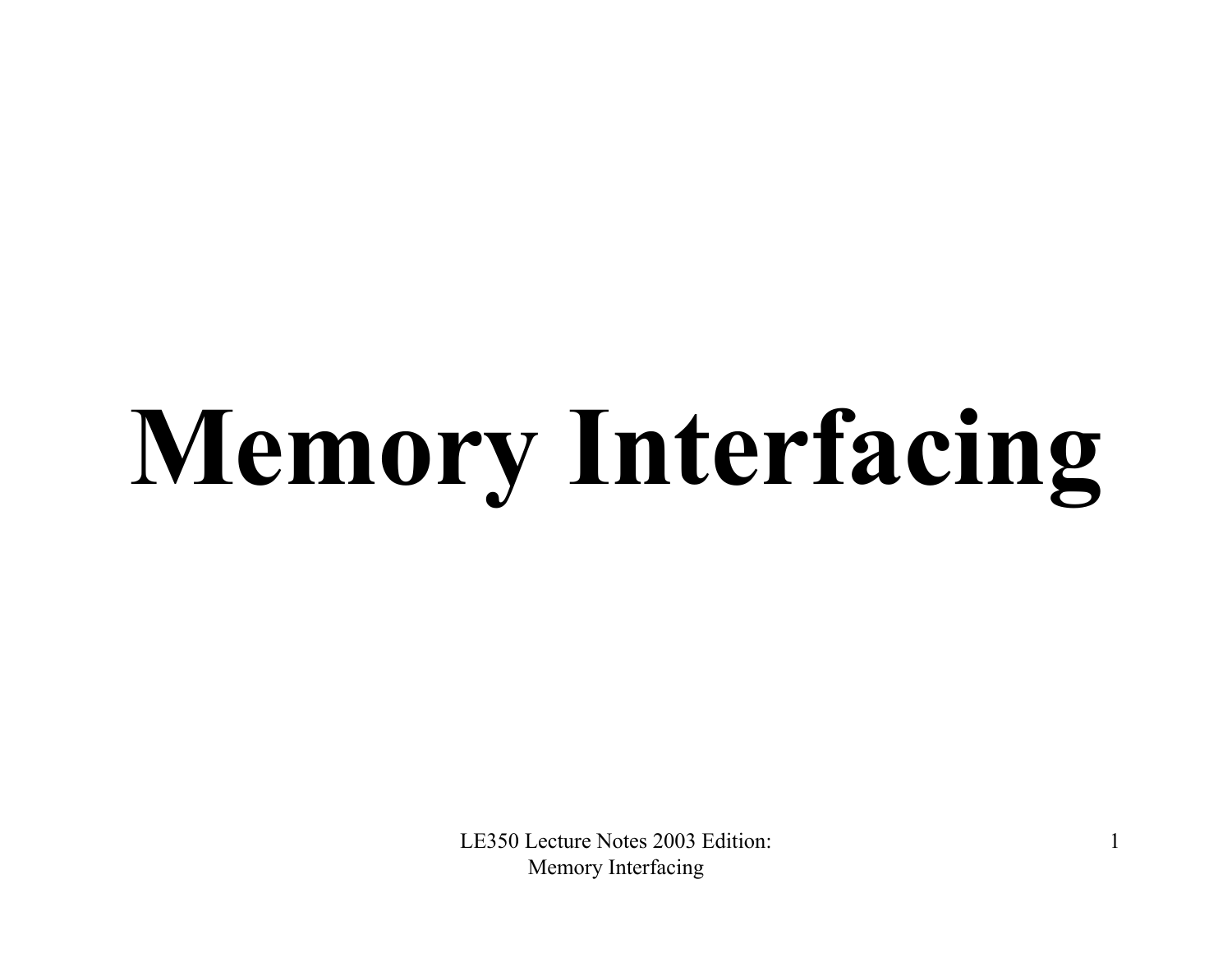#### **Instruction Cycles and Machine Cycles**

- $\bullet$  Instruction cycle is the time taken to complete the execution of an instruction  $\Rightarrow$  1-6 machine operation cycles
- $\bullet$  Machine cycle is defined as the time required to complete one operation of accessing memory, accessing IO, etc.

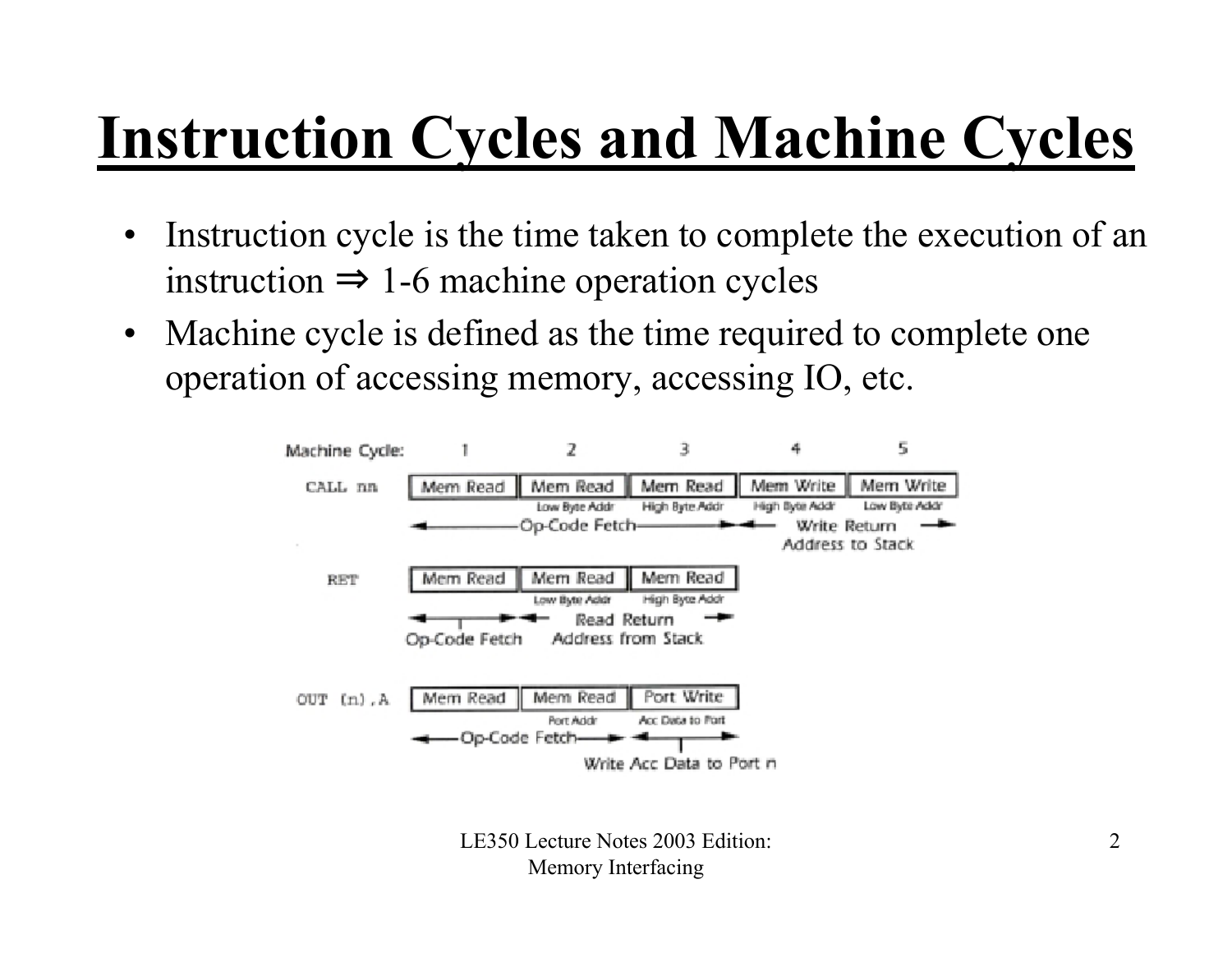## **T-States**

- Machines cycles are divided up into system clock cycles called Tstates  $(1T = 1C$  cycle)
- T-state =  $1T = 1/f_{Z80} = 1.75$  us for 4MHz
- Example: LD A, 09H
	- -- It is a 2-byte instruction with 2 machine cycles.
	- (2 operations  $= M1$  Opcode Fetch  $+$  Memory read(Operand))
	- The execution time  $=4T+3T=7T$ .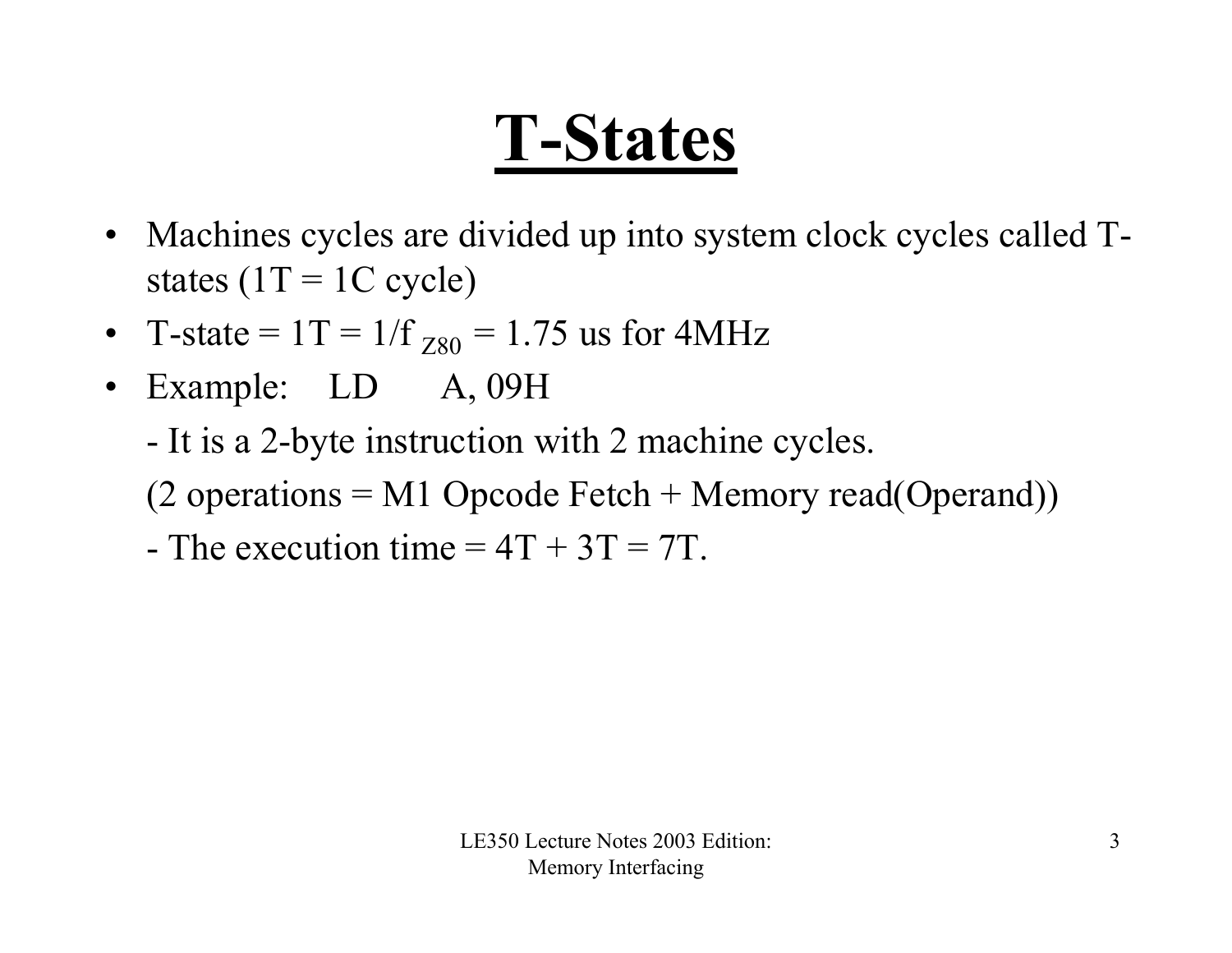#### **The Z80 Machine Cycles and Control Signals**

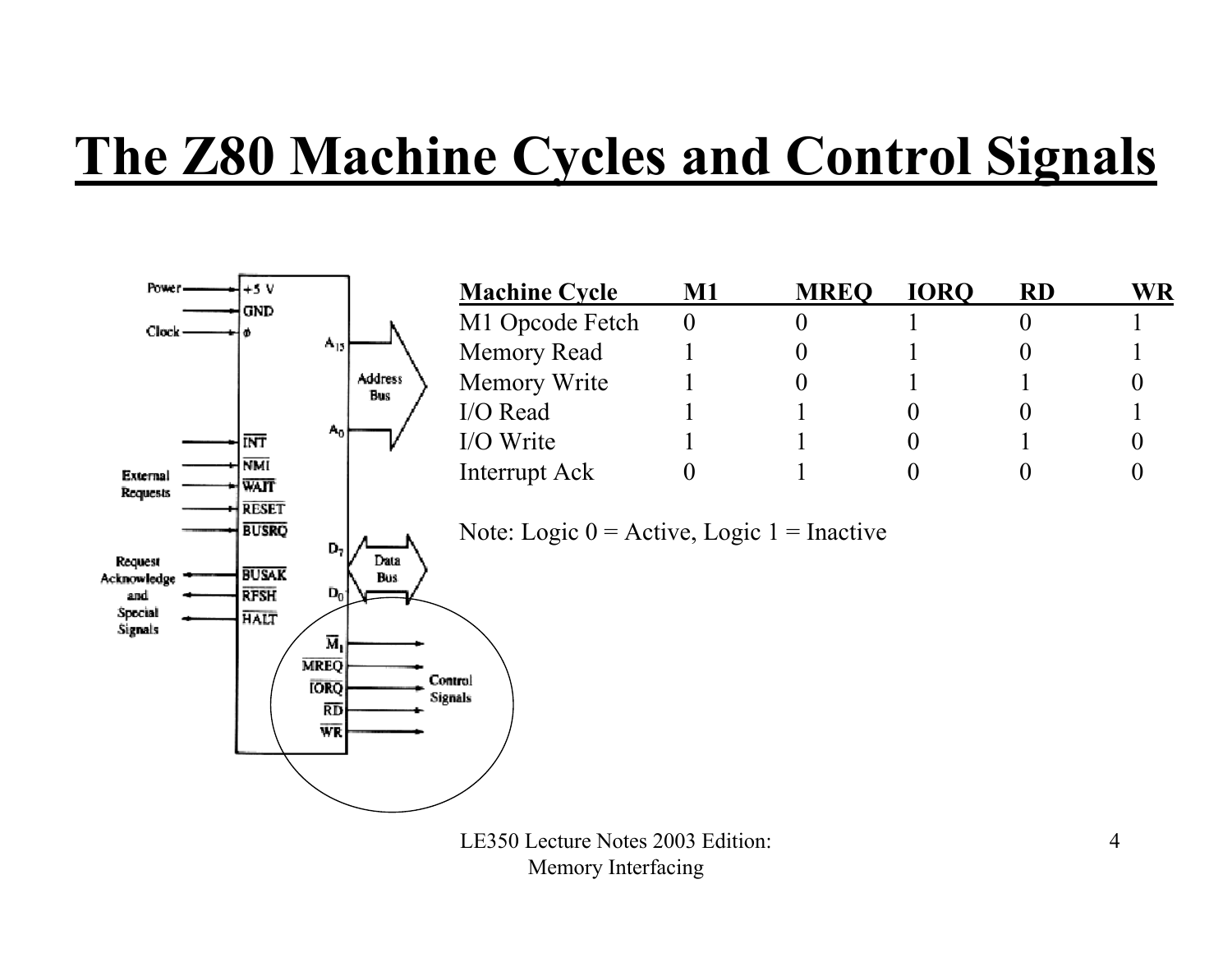# **M1 Opcode Fetch Cycle**

- •Used to differentiate with Memory Read(Operand) and used for Int Ack cycle
- $\bullet$  Sequence of events(Initial condition PC=2002H)
	- M1 goes low at the beginning of T1.
	- Z80 places PC on address bus and increments PC by 1
	- After T1 falling edge, MREQ and RD are asserted.
	- - External memory circuits decodes the address and 2002H is identified.
	- - Data bus which was high impedance state is activated after leading edge of T2.
	- - Memory places 47H on the data bus after falling edge of T2.
	- - Data is read at the leading edge of T3 and signals become inactive
	- Between T3 and T4 the instruction decoder in the µP decodes and executes the opcode.

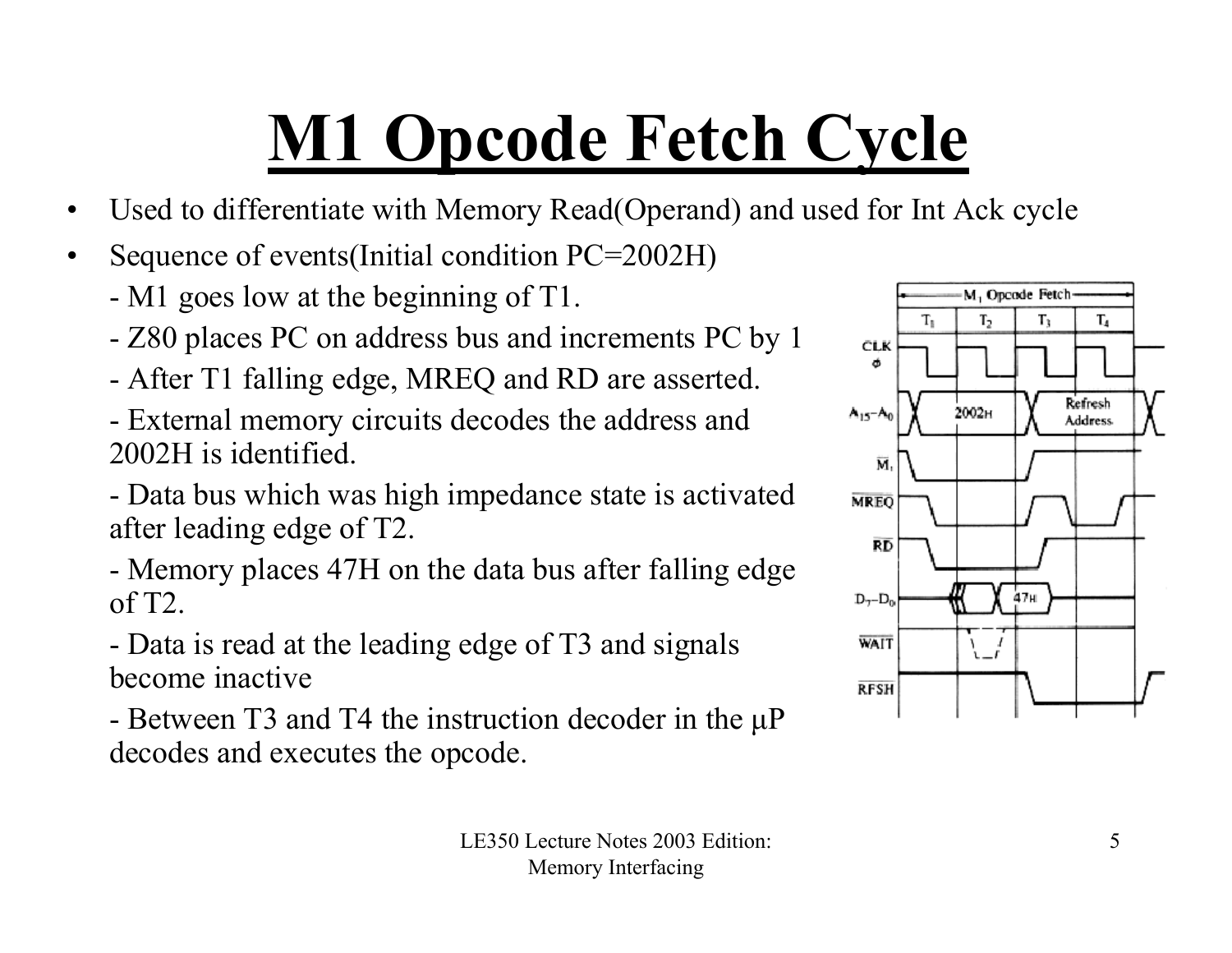# **M1 Refresh Cycle and Wait Signal**



- Dynamic memory consists of MOS transistors, which store information as capacitive charges; each cell needs to be periodically refreshed.
- Wait signal : the Z80 samples the wait signal during T2 if low then Z80 adds wait states to extend the machine cycle - used to interface memories with slow response time.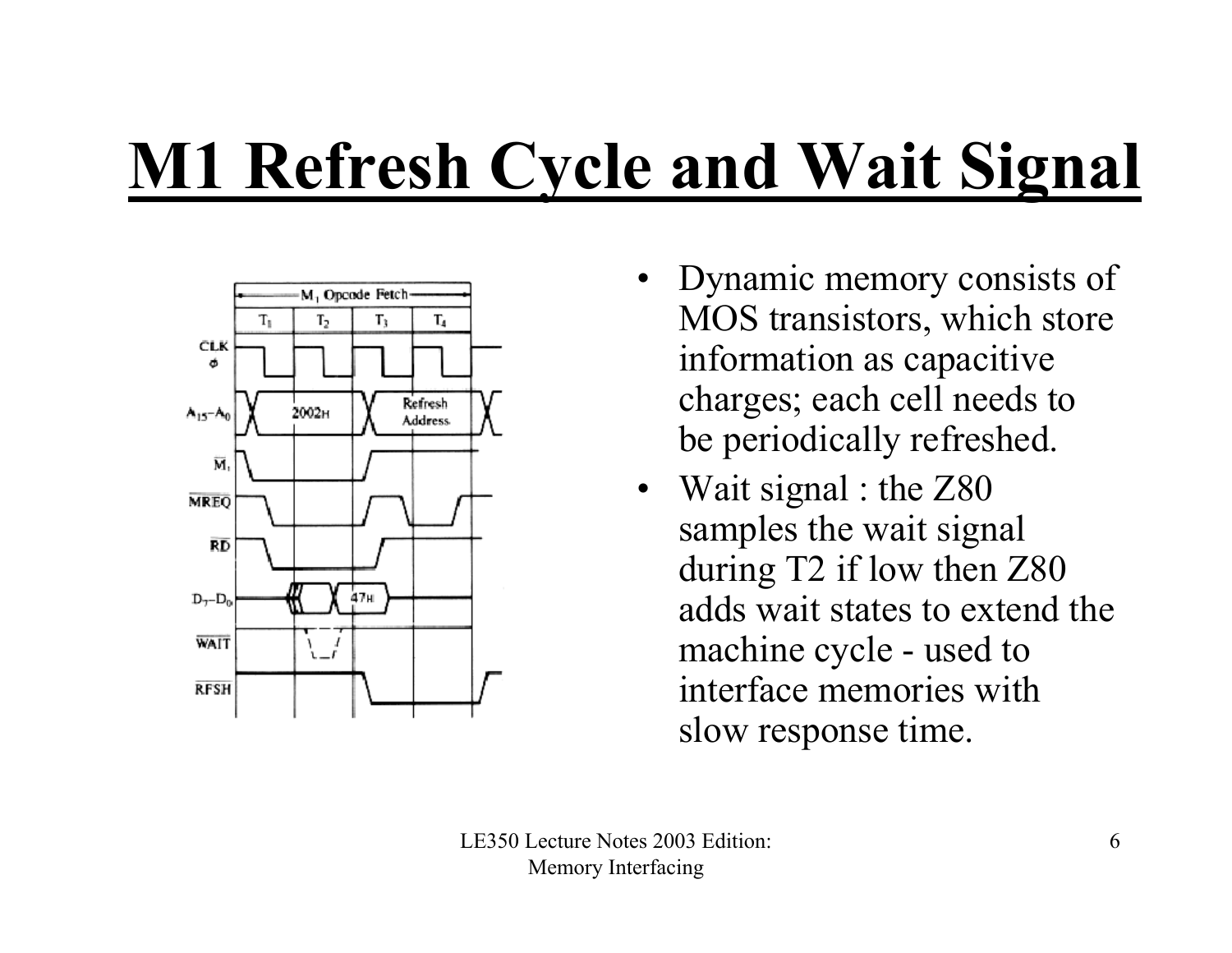#### **Memory Read Cycle**



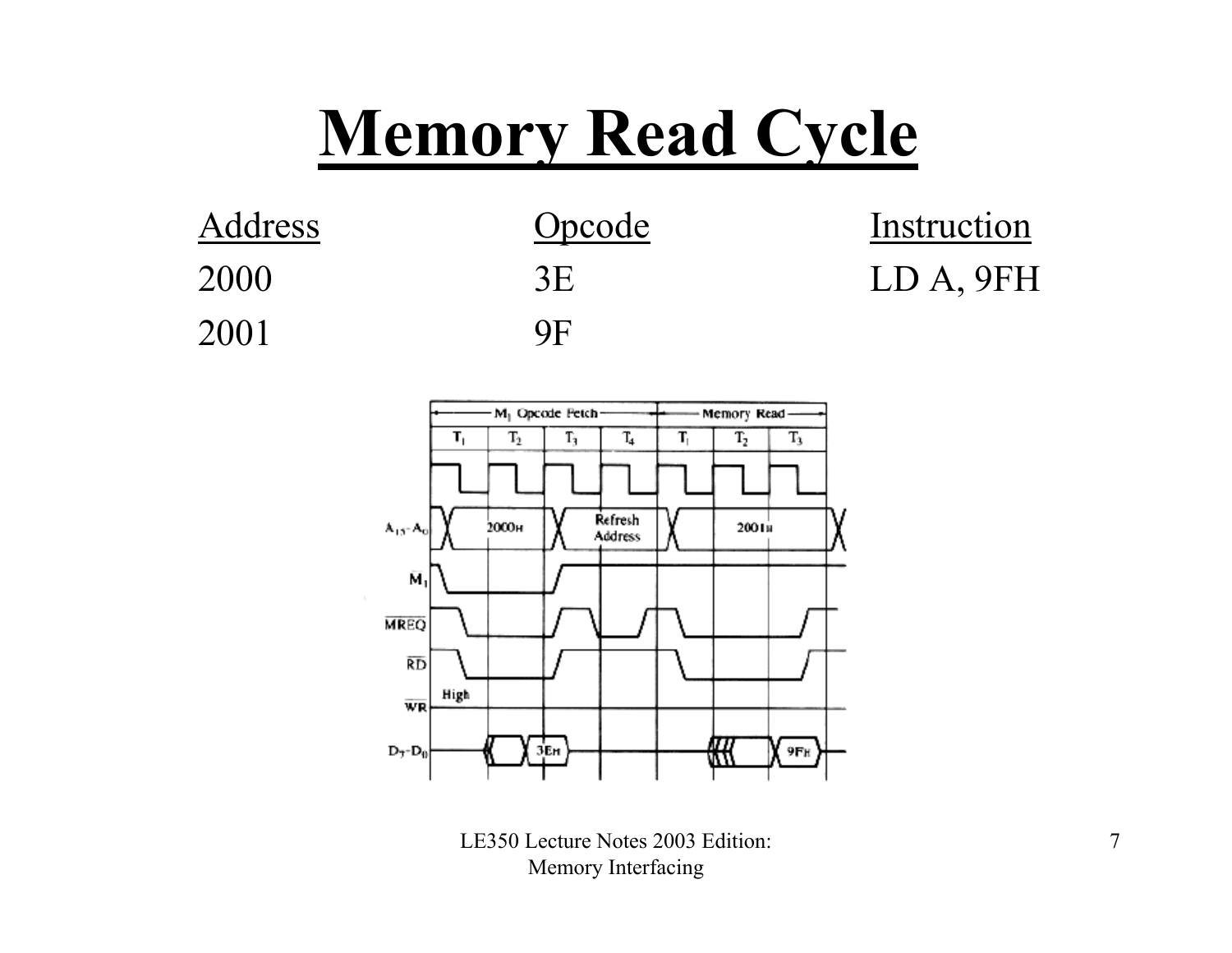#### **Memory Write Cycle**



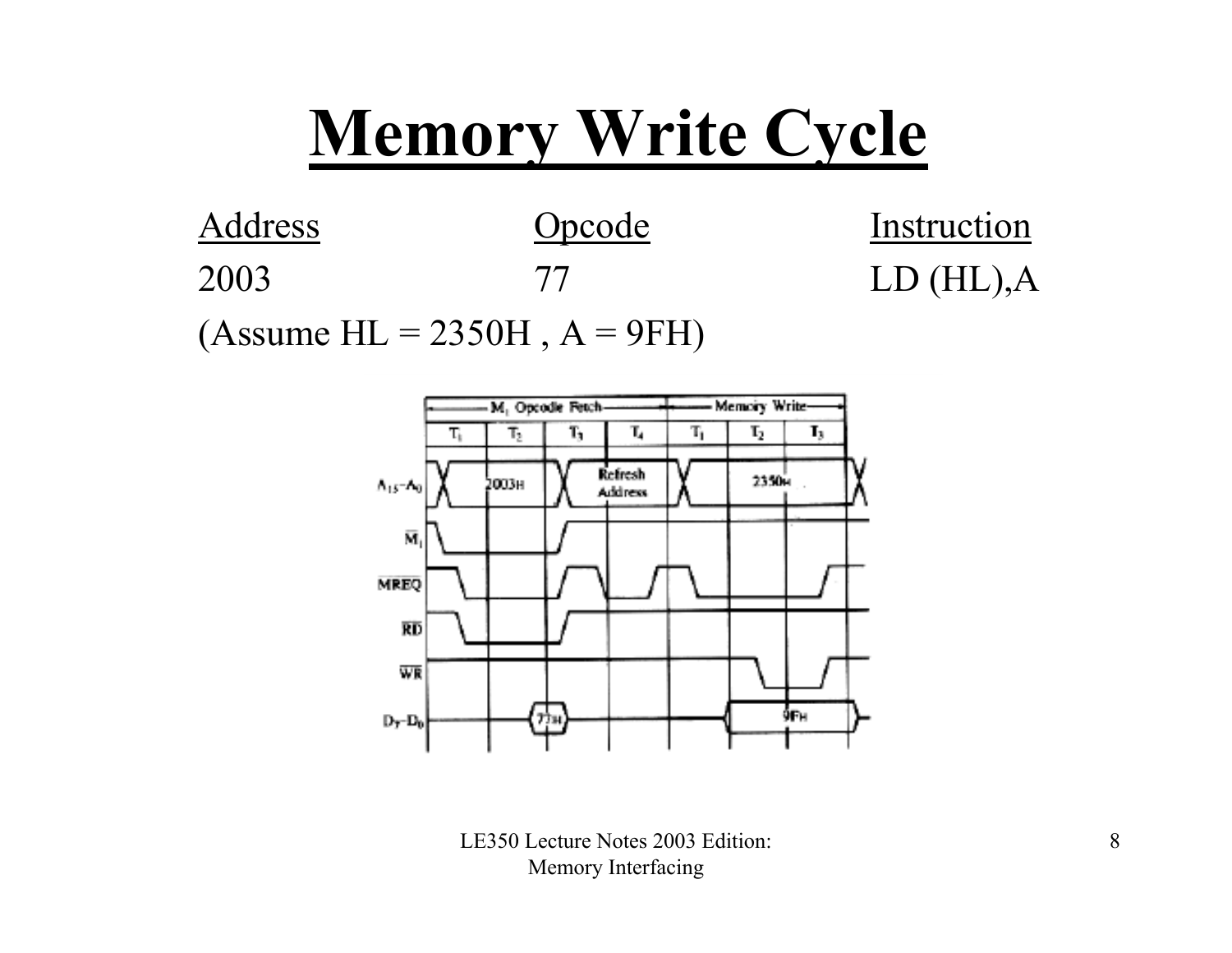## **Memories**

- •Memory cell : A latch that can store one binary bit
- •Registers are made up of multiple memory cells.
- $\bullet$  A simple latch with an input and enable bit(Figure a) : Stored bit is always available at output.
- • Using tri-state buffer to the output of the the latch (Figure b) : Stored bit can be read only when buffer is enabled.
- • Using a tri-state buffer on the input too (Figure c) : Write into it by enabling the input buffer and read from it by enabling the output buffer.

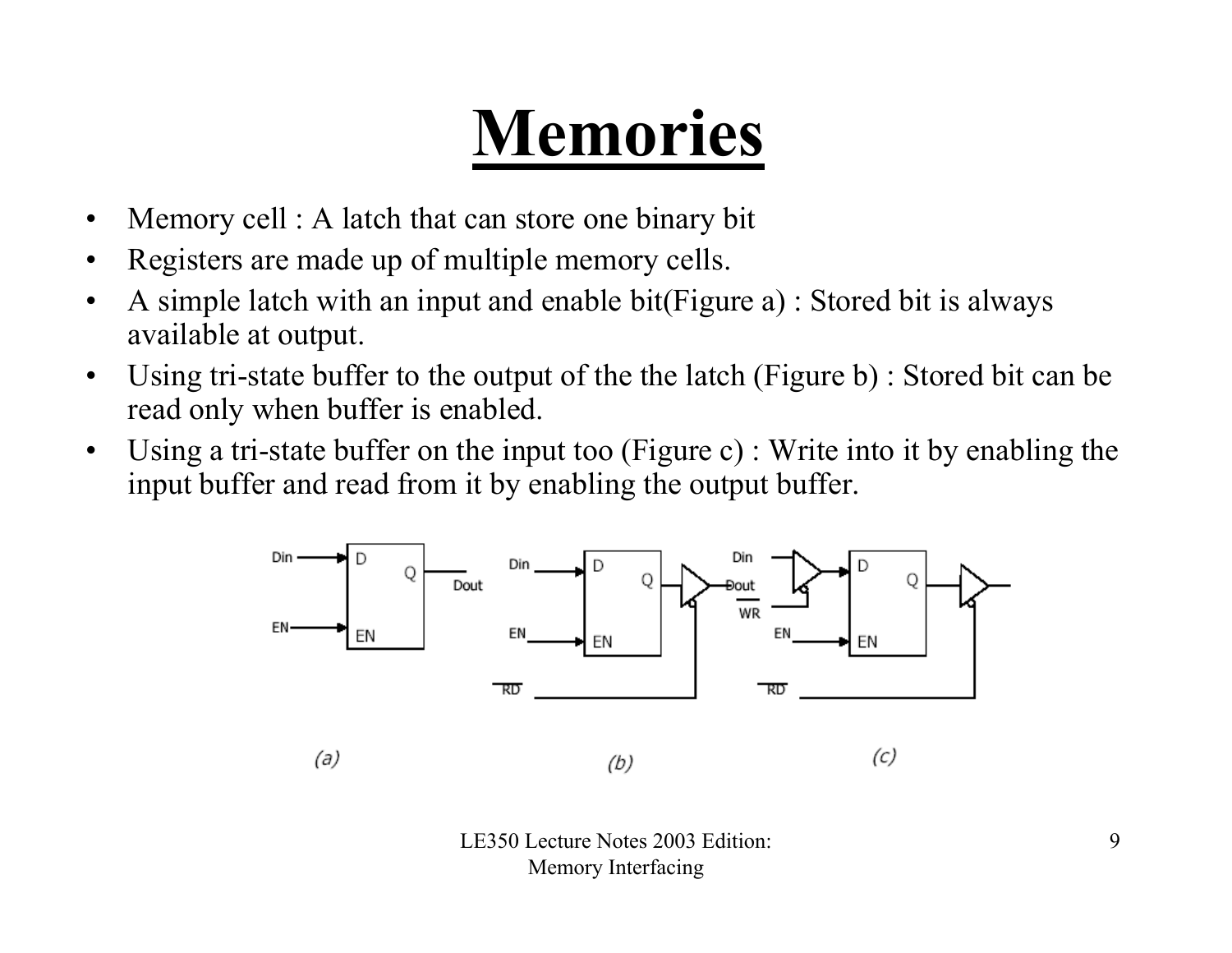# **Memories Continued**

- •Figure (a) shows a  $4\times8$ bit memory(register).
- • To write into or read from any one of the registers, a specific register should be identified. This is a simple decoding function; 2-to-4 decoder can perform that function.
- • In this case two more input lines A1 and A0 called address lines are required by the decoder.
- $\bullet$  Each combination (00, 01, 10, 11) can identify or enable one of the registers (R0- R3).
- If we have only 4 bit memory chips, we can combine two chips in parallel to make an 8 bit memory word as shown in Figure (b).

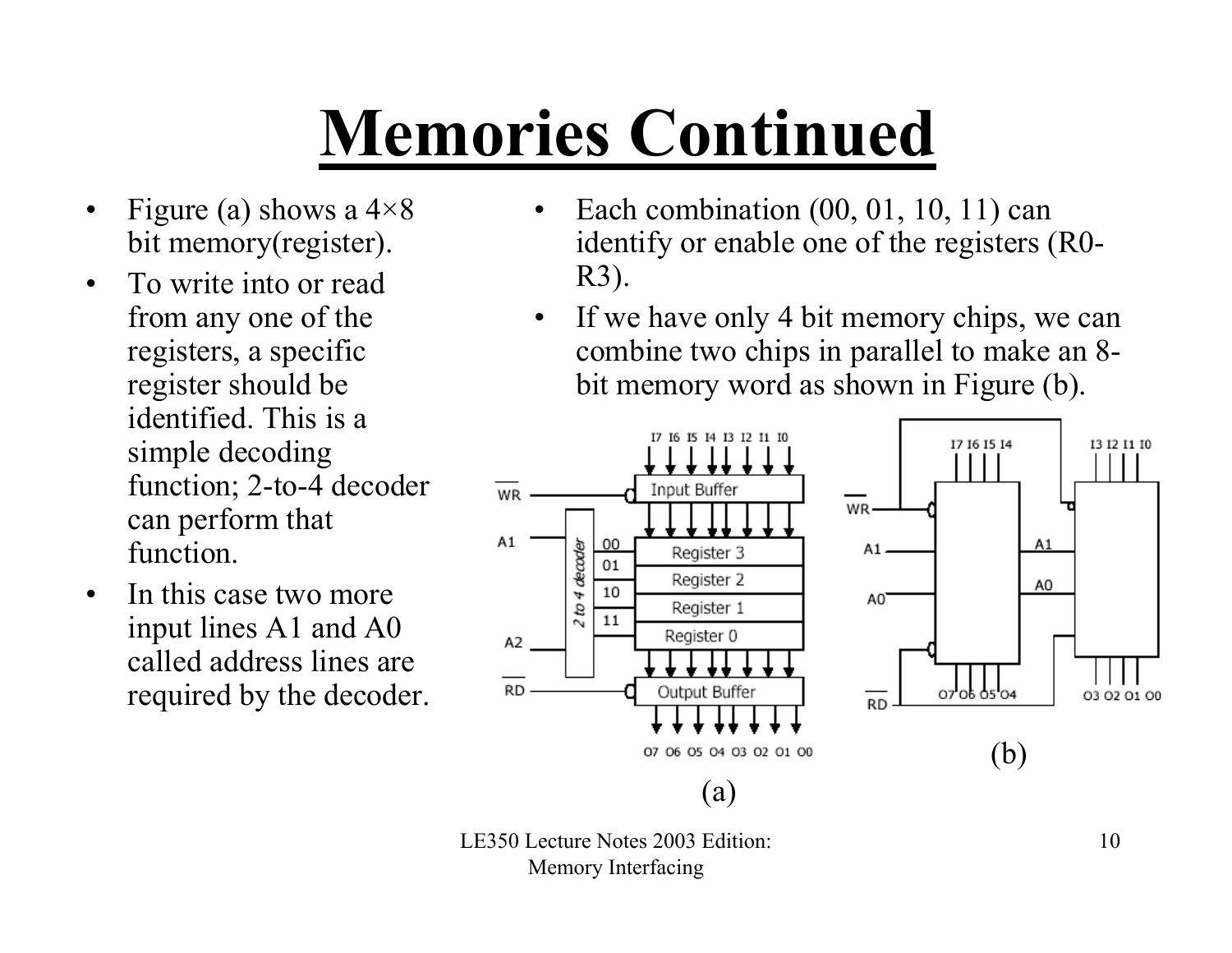# **Memory Chips**



- • $AO-A9 = Address$  lines to identify memory register, /CS (Chip Select) = signal to enable chip, /RD and /WR control signals to read from and write into memory.
- • Number of address line is related to number of registers  $(2^n =$  number of registers, n is the number of address lines).
- $\bullet$  /RD enables the output buffer. Data from the selected register are made available on the output lines.
- $\bullet$  /WR enables the input buffer. Data on the input lines are written into memory cells.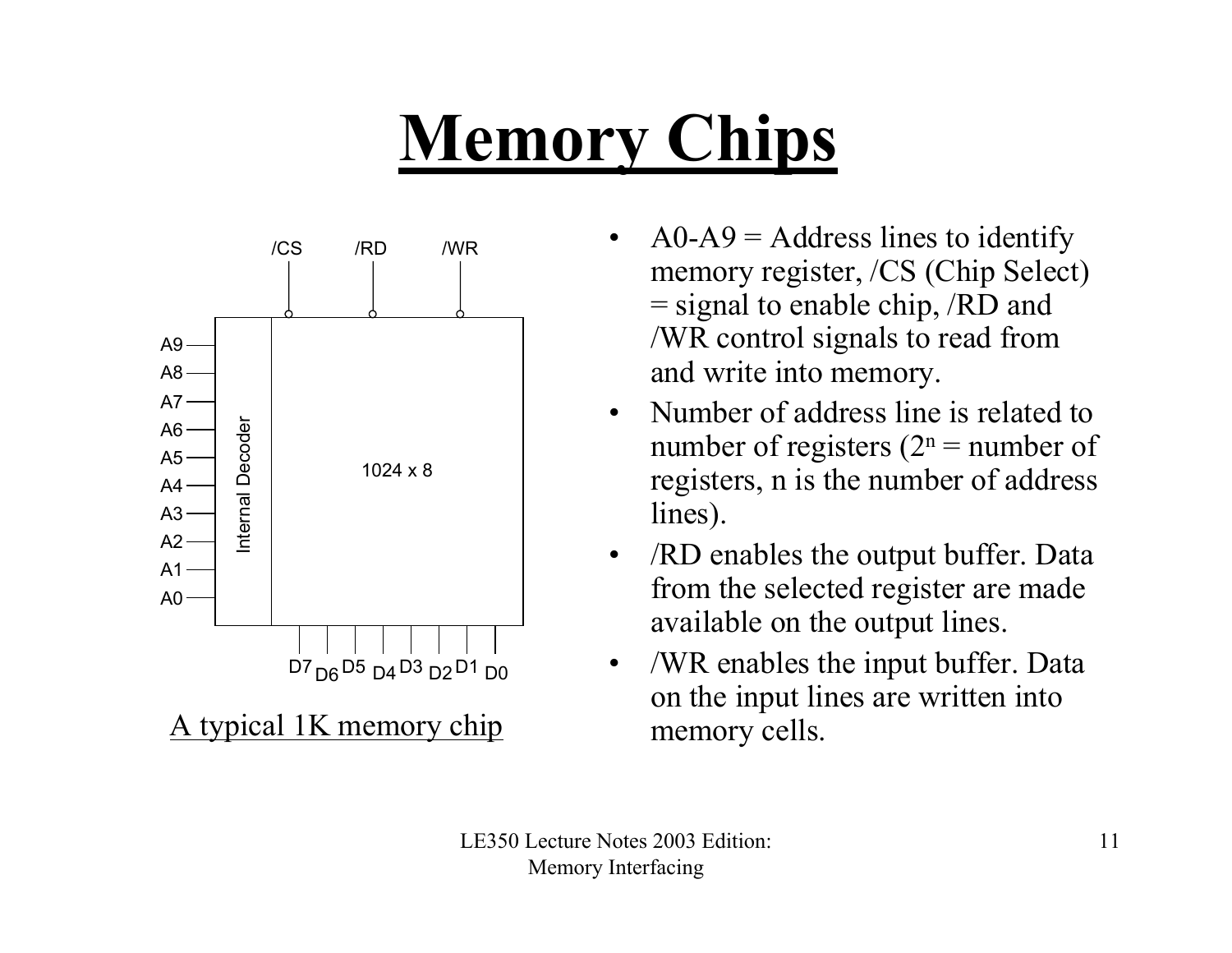#### **Interfacing the Z80 with 6116 Memory Chip(2K x 8)**



Memory Interfacing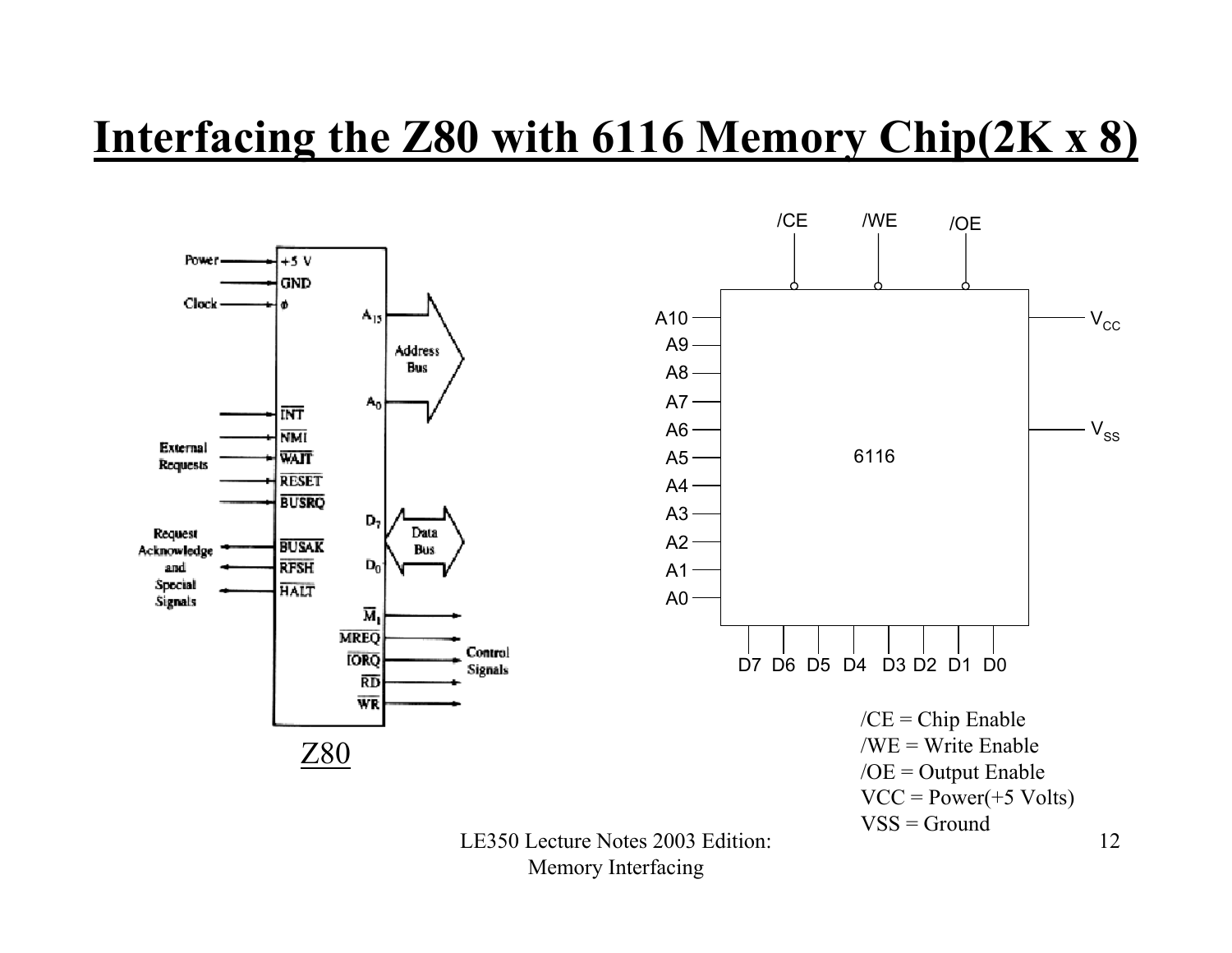# **6116 Interfacing Circuit**



|                          |       | <u>A15 A14 A13 A12 A11 A10 A9 A8 A7 A6 A5 A4 A3 A2 A1 A0</u> |                                                                                                                                                                                                                                |  |  |  |  |  |
|--------------------------|-------|--------------------------------------------------------------|--------------------------------------------------------------------------------------------------------------------------------------------------------------------------------------------------------------------------------|--|--|--|--|--|
|                          |       | X X X X X 0 0 0 0 0 0 0 0 0 0 0 0                            |                                                                                                                                                                                                                                |  |  |  |  |  |
| <b>Contract Contract</b> |       | and the company of the company                               | and the contract of the contract of the contract of the contract of the contract of the contract of the contract of the contract of the contract of the contract of the contract of the contract of the contract of the contra |  |  |  |  |  |
|                          | $X$ X |                                                              | X 1 1 1 1 1 1 1 1 1 1 1 1                                                                                                                                                                                                      |  |  |  |  |  |

Address 0000H-07FFH = Address 0800H-0FFFH = Address 1000H-17FFH = Address 1800H-1FFFH = … <sup>=</sup> Address 0F800H-0FFFFH

• Address 0000H is the same address on the 6116 chip as address 0800H,1000H,1800H,…,0F800H.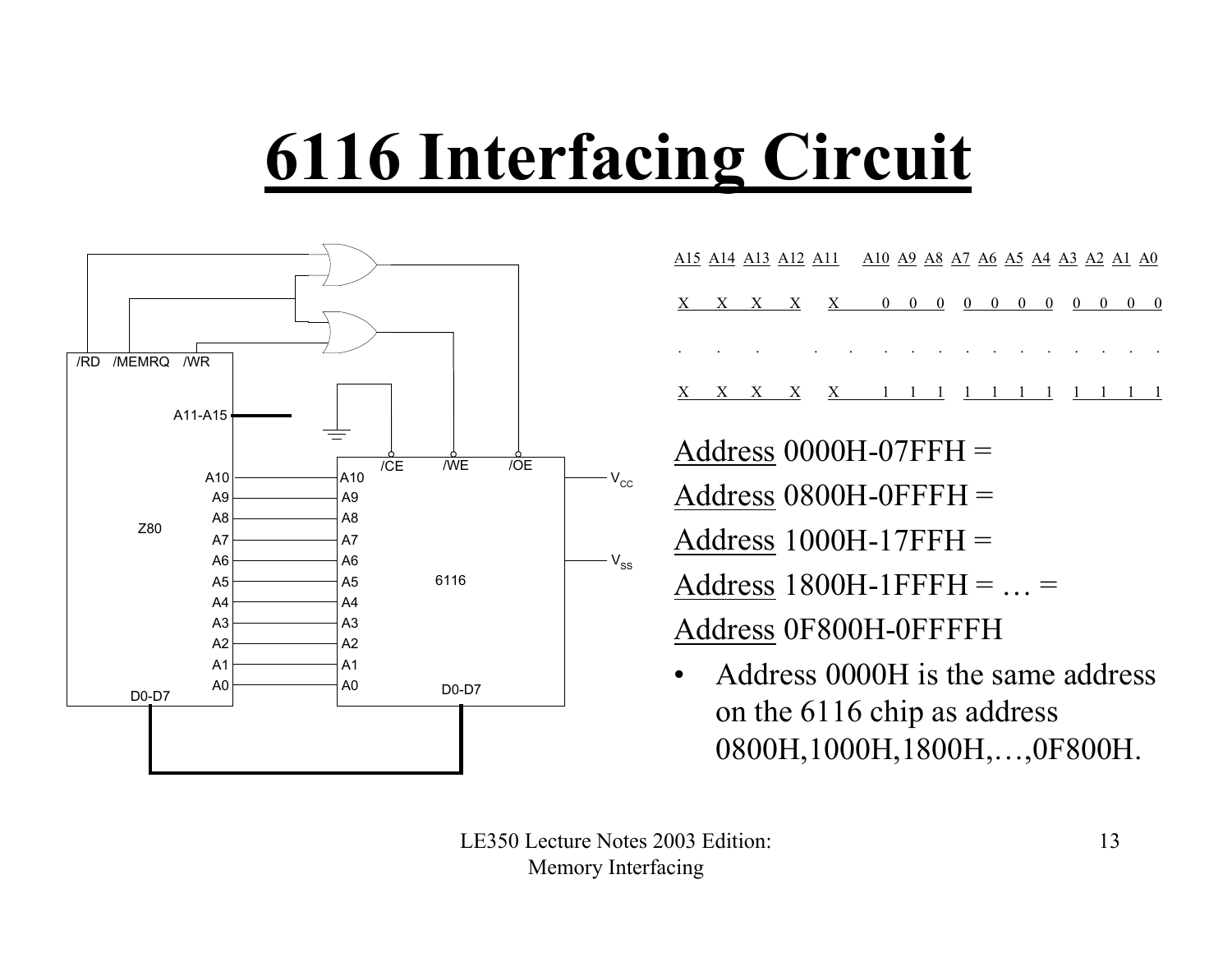# **6116 Interfacing Circuit Continued**



|                 |                                | <u>A15 A14 A13 A12 A11 A10 A9 A8 A7 A6 A5 A4 A3 A2 A1 A0</u> |                         |                              |                         |                  |        |  |                          |  |
|-----------------|--------------------------------|--------------------------------------------------------------|-------------------------|------------------------------|-------------------------|------------------|--------|--|--------------------------|--|
|                 | $0 \quad 0 \quad 0 \quad 0$    | $0 \t 0 \t 0 \t 0 \t 0 \t 0 \t 0 \t 0$                       |                         |                              |                         |                  |        |  | $0\quad 0\quad 0\quad 0$ |  |
| $\sim 10^{-11}$ | $\bullet$                      | $\sim 100$                                                   | $\sim 100$ km s $^{-1}$ | $\sim 100$ $\sim$<br>$\cdot$ | and the contract of the | $\sim$ 100 $\pm$ | $\sim$ |  |                          |  |
| $\sqrt{ }$      | $\hspace{1.6cm} 0$<br>$\sim 0$ | $0 \t 1 \t 1 \t 1 \t 1 \t 1 \t 1$                            |                         |                              |                         |                  |        |  |                          |  |

• The memory range of the 6116 chip is 0000H-07FFH.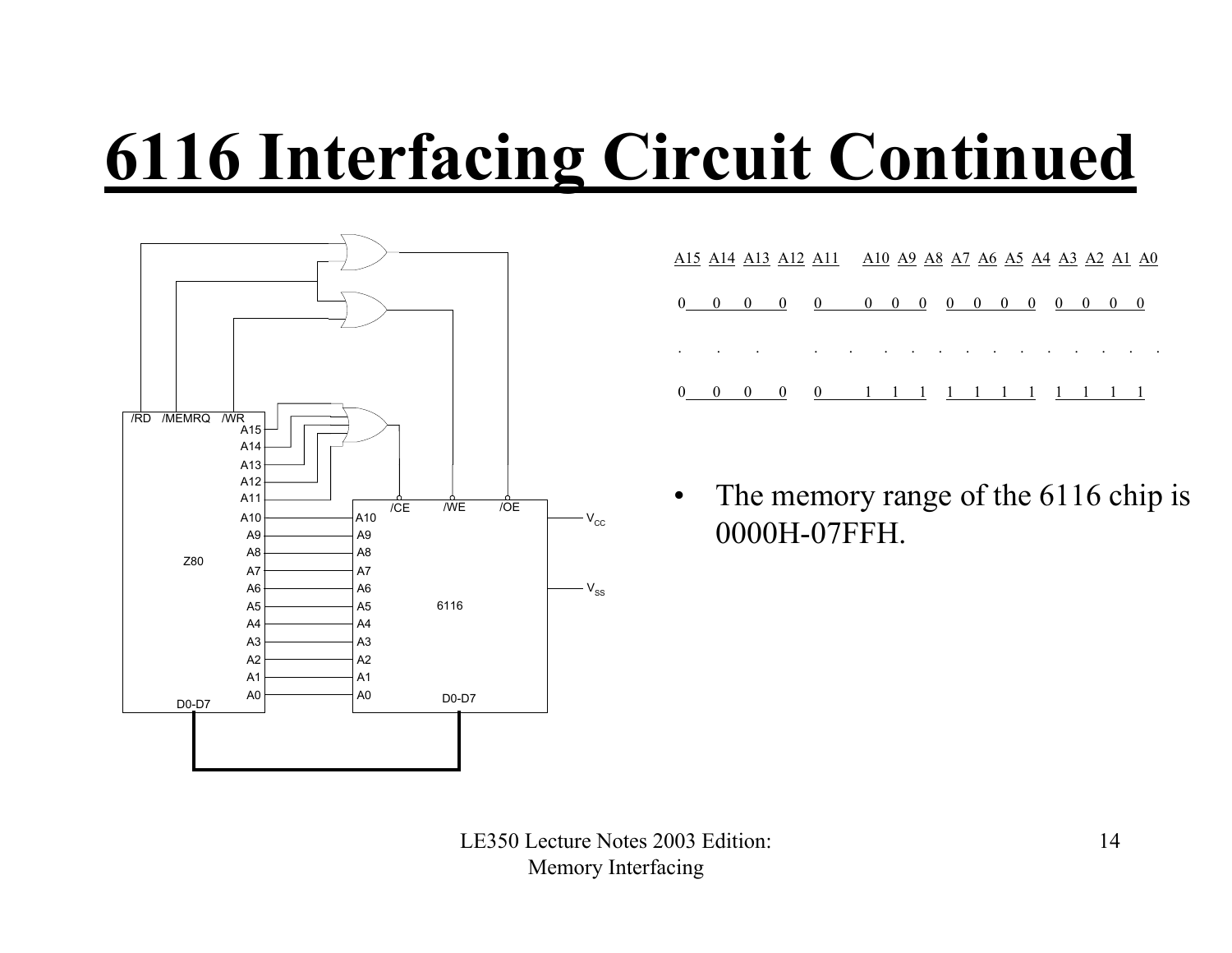## **6116 Interfacing Circuit Continued**



A15 A14 A13 A12 A11 A10 A9 A8 A7 A6 A5 A4 A3 A2 A1 A0

The memory range of the 6116 chip is

 $\mathcal{L}_\text{max}$  . The contract of the contract of the contract of the contract of the contract of the contract of the contract of the contract of the contract of the contract of the contract of the contract of the contract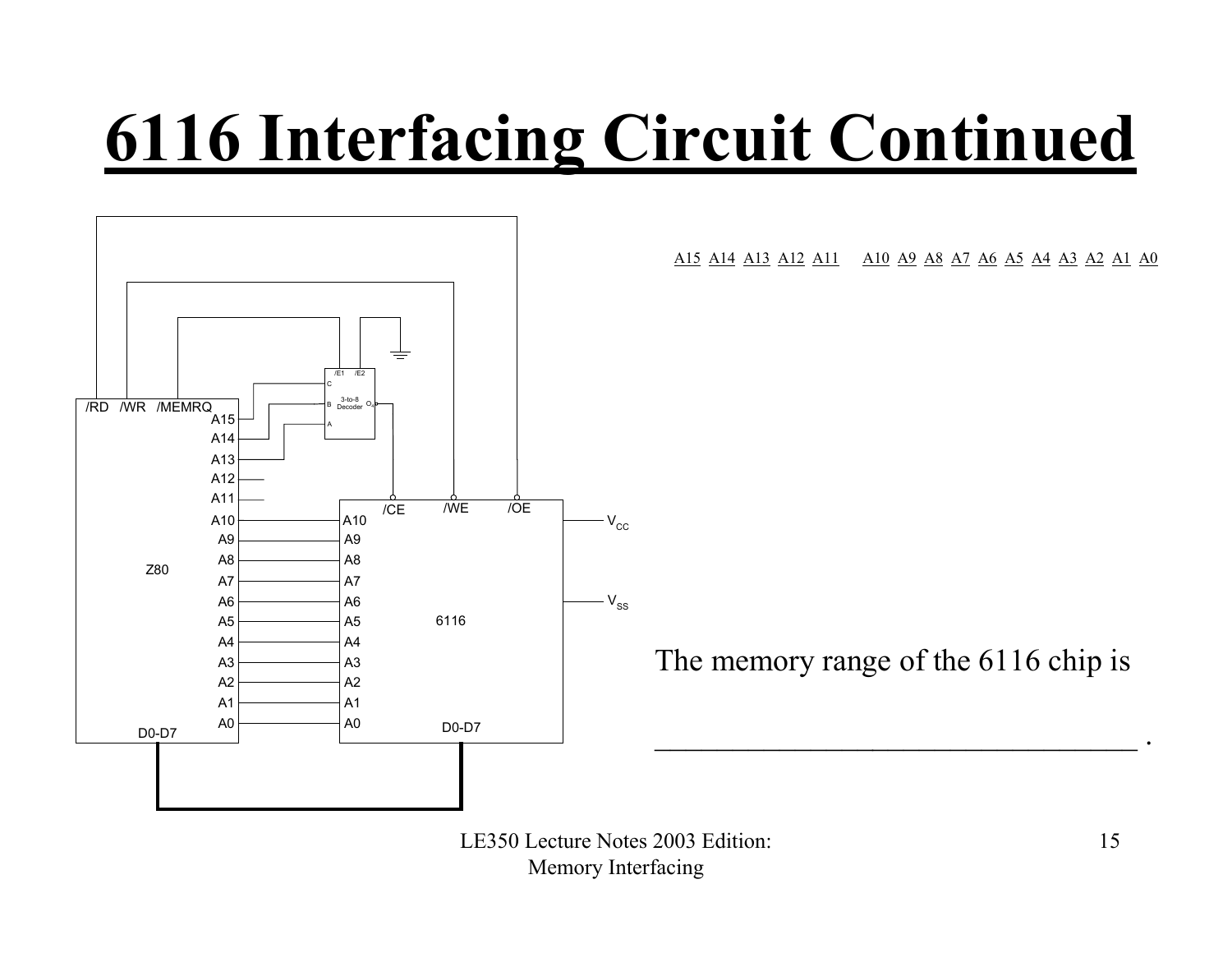#### **Interfacing the Z80 with 2764 EPROM(8K x 8)**

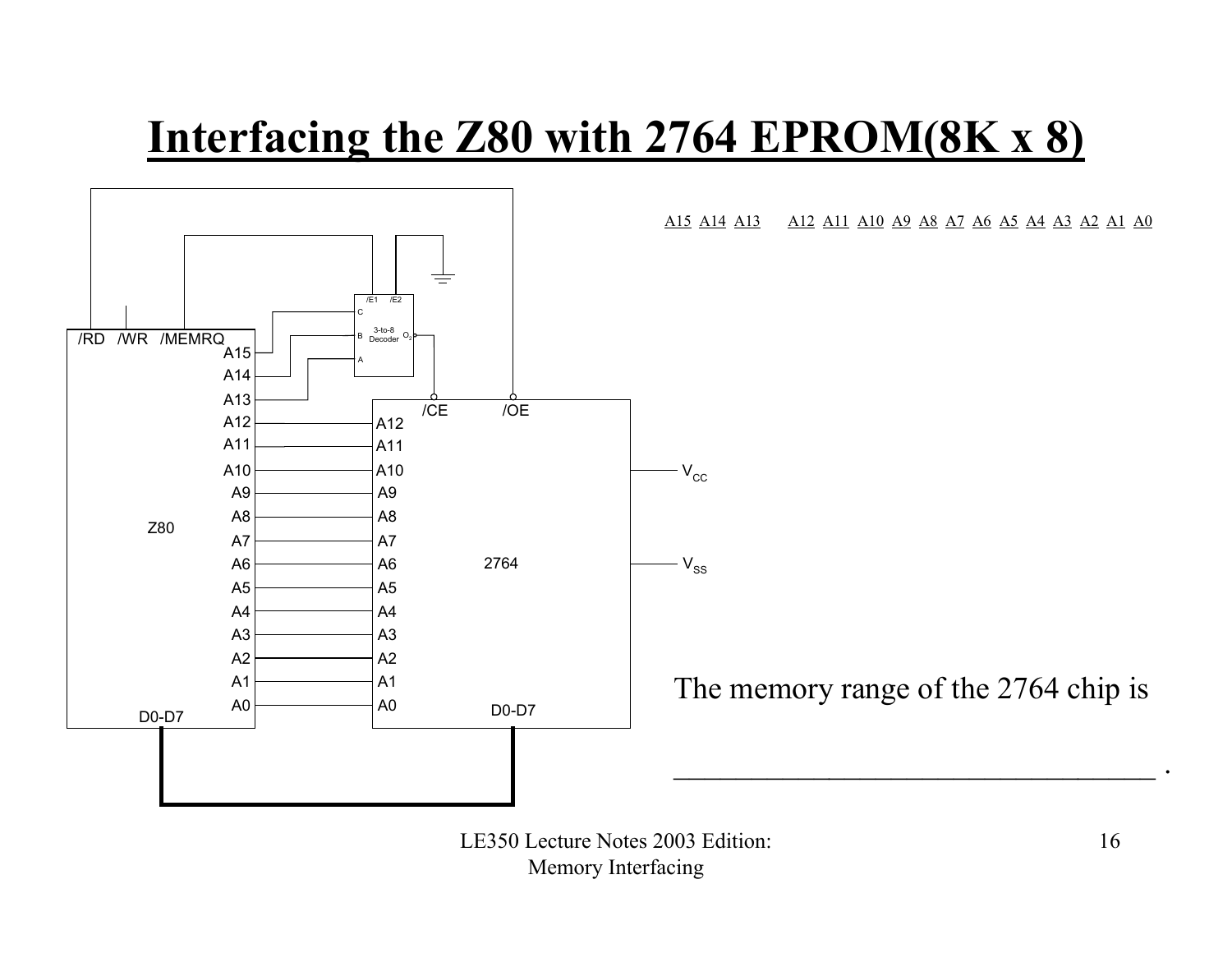# **Memory Map**

- $\bullet$ The Z80 has a 16-bit address bus which can access  $2^{16} = 2^6 \cdot 2^{10} =$ 65,536(64K) memory locations.
- • Memory map(0000 to 0FFFFH) is a pictorial representation in which memory chips are located in the entire range of addresses.